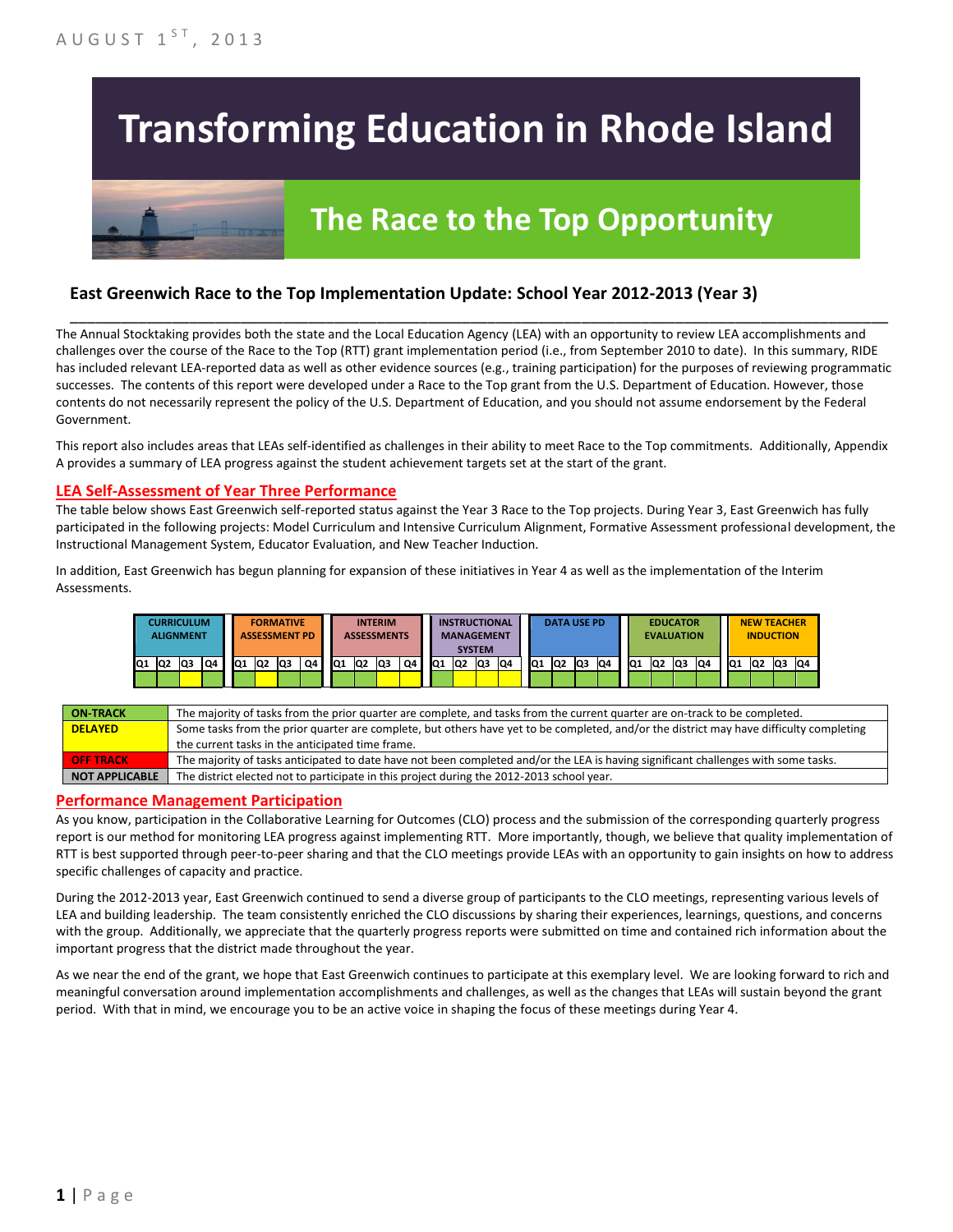#### **System of Support 1: Standards and Curriculum**

Based on the quarterly progress reports submitted by East Greenwich, as well as participation in additional applicable activities through the end of the 2012-2013 school year, we have assessed the district as 'on track (green),' 'delayed (yellow),' 'off track/at risk (red)', or 'not applicable (grey) on each of the Year 3 System of Support 1 scope of work tasks for Race to the Top. This assessment is reflected in the table below. Please note that further description of these statuses can be found on page one of this report.

RIDE would like to commend East Greenwich on its efforts to expand and deepen educator and administrator knowledge of the Common Core State Standards (CCSS). In its progress reports, East Greenwich noted that they have continued to communicate clear expectations for school-level transition benchmarks, and that the district has a strong plan for developing and implementing an aligned K-12 curriculum for September 2013. To support this plan, the district utilized digital resources and web 2.0 tools. They also worked to deepen this understanding during collaborative meetings (e.g., common planning time, grade-level meetings) and district-wide formal professional development. East Greenwich also participated in supplemental professional development offered by RIDE, focused on increasing understanding of key transition aspects such as text complexity and text dependent questions.

During the 2012-2013 school year, East Greenwich continued to work in partnership with RIDE, the Dana Center, and other districts to create and implement an aligned curriculum. While the district noted that this work slowed due to a shift in the district point-person and facilitator, we commend East Greenwich for continuing to move forward despite this challenge and in light of the many additional initiatives that the district took on during Year 3.

Looking ahead, we are excited to hearing more about the ways in which East Greenwich has integrated the many initiatives in support of their transition to a common core aligned curriculum.

| <b>Intensive Curriculum Alignment and Model Curriculum Development</b>                                                                                                                                                                                    | Year 3:SY12-13 |                                         |        |        |  |  |
|-----------------------------------------------------------------------------------------------------------------------------------------------------------------------------------------------------------------------------------------------------------|----------------|-----------------------------------------|--------|--------|--|--|
|                                                                                                                                                                                                                                                           | Q1             | Q2                                      | Q3     | Q4     |  |  |
| Develop and communicate a multi-year Transition Plan for the Common Core State Standards implementation, including clear<br>expectations for school level transition benchmarks and a plan for developing a curriculum aligned to the CCSS in grades K-12 |                | Modify as Modify as Modify as<br>needed | needed | needed |  |  |
| ldentify opportunities for educators to work collaboratively to deepen understanding of CCSS (e.g. Common Planning Time, grade<br>level team, department meetings, faculty meetings)                                                                      |                | Modify as Modify as Modify as<br>needed | needed | needed |  |  |
| Create implementation plan, including the identification of aligned resources, to support roll out of new curricula                                                                                                                                       |                | Modify as Modify as Modify as<br>needed | needed | needed |  |  |
| Develop curriculum aligned to the Common Core State Standards, including participation in Dana Center curriculum writing and<br>leadership sessions (if applicable)                                                                                       |                | x                                       | X      |        |  |  |

*\*Please note: the 'x' in the above table represents the anticipated completion timeline set by RIDE, not when the district completed the task.*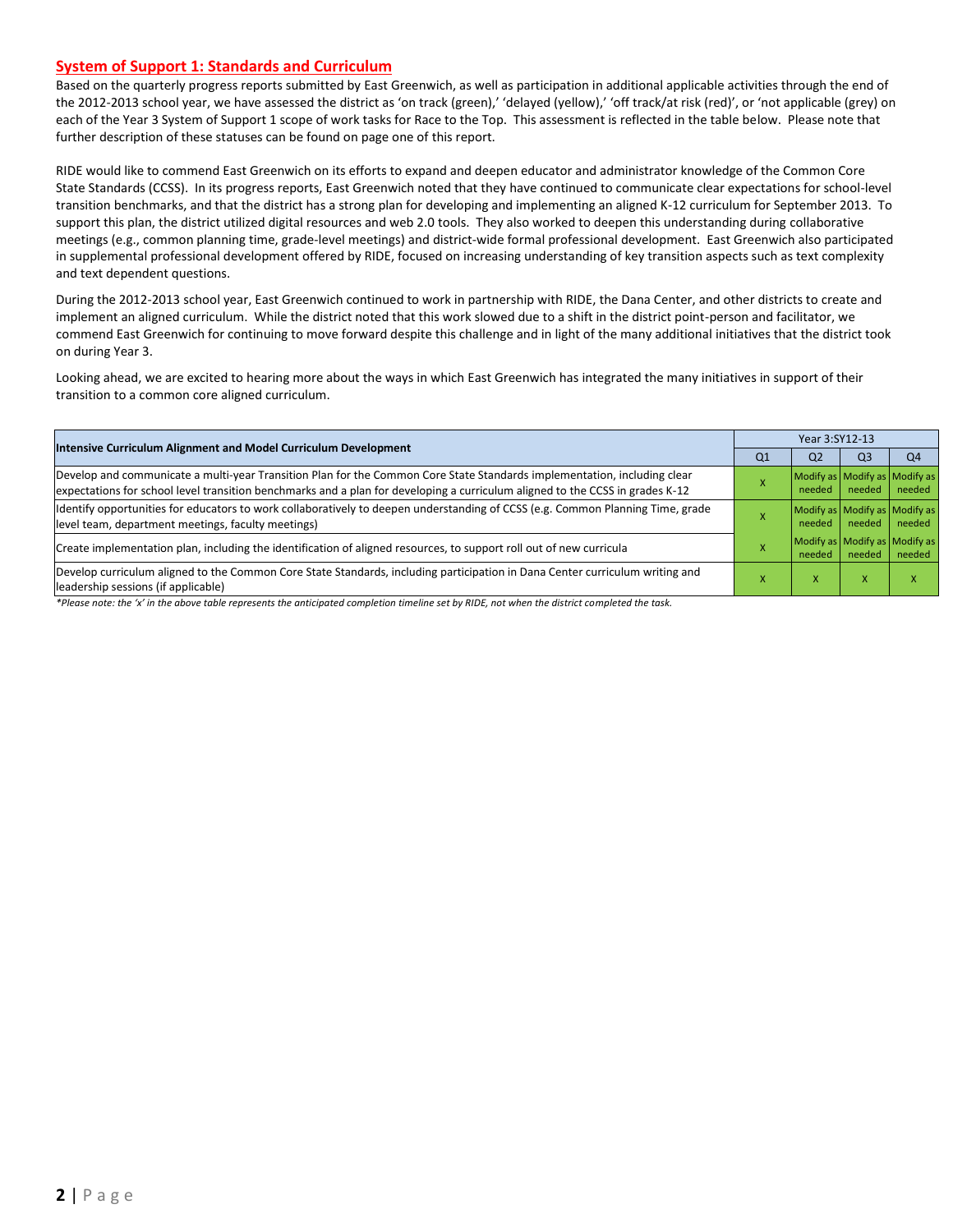#### **System of Support 2: Instructional Improvement Systems**

During the 2012-2013 school year, East Greenwich chose to implement three of the four Race to the Top projects in System of Support 2 (the Instructional Management System, Data Use professional development, and the formative assessment professional development modules). Based on the quarterly progress reports submitted by East Greenwich, as well as participation in additional applicable activities through the end of the 2012-2013 school year, we have assessed the district on each of the Year 3 scope of work tasks for those applicable projects.

During the 2012-2013 school year, teams of educators from East Greenwich participated in the Data Use professional development series. In the quarterly progress update reports, the district expressed that the teams found this training helpful and that principals throughout the district were embedding research-based data use strategies into existing activities in the schools. Additionally, the district noted that those involved embraced the practices, and were able to apply that knowledge towards planning, instruction, assessments, and supports.

East Greenwich faced some initial challenges around submitting teacher-course-student data following the conversion to a new Student Information System (SIS). The difficulties delayed the district's configuration of the Instructional Management System, and therefore impacted their ability to administer the first fixed-form interim assessment and delayed the roll out the formative assessment professional development modules. We are pleased to note that, following the resolution of these issues, East Greenwich educators were able to move forward with a multiyear implementation approach towards the formative assessment modules. During the 2012-2013 school year, the district used a few schools to model the work for others in a train-the-trainer approach. The district acknowledged in their quarterly progress update reports that, while educators engaged in communities of practice around this initiative, they needed to do more to communicate it more broadly and to build capacity in the area of formative assessment.

RIDE would like to commend East Greenwich for the work that they have done to overcome the initial data challenges they faced; in the 2013-2014 school year we hope that East Greenwich will be able to build upon the foundational knowledge and training they completed last year, and will be able to implement these initiatives with greater success.

In the upcoming CLO sessions, we look forward to hearing about the East Greenwich's plans for implementing new initiatives, or deepening engagement in initiatives implemented during the 2012-2013 school year. Additionally, looking ahead towards the PARCC assessment, we hope to hear more from districts about how these initiatives are supporting their transition to the common core.

|                                                                                                                                                                 | Year 3:SY12-13 |                |                |                |  |  |  |
|-----------------------------------------------------------------------------------------------------------------------------------------------------------------|----------------|----------------|----------------|----------------|--|--|--|
| 'Data Use' Professional Development                                                                                                                             | Q <sub>1</sub> | Q <sub>2</sub> | Q <sub>3</sub> | Q <sub>4</sub> |  |  |  |
| In coordination with RIDE, select 'Data Use' training dates for each cohort of schools, as applicable                                                           |                |                |                | Year 2         |  |  |  |
| Identify and provide RIDE with the leadership team members from each school who will participate in the Year 1 and/or Year 2<br>training cohorts, as applicable |                |                |                | Year 2         |  |  |  |
| Following 'Data Use' professional development, identify district and school practices to sustain and deepen data use and<br>collaboration                       |                |                |                |                |  |  |  |

\* Please note that, for this project, 'year 1' refers to cohort 1 taking place during the 2012-2013 school year, and 'Year 2' refers to cohort 2 taking place during the 2013-2014 school year.

|                                                                                                                   | Year 3:SY12-13 |                |  |    |  |  |
|-------------------------------------------------------------------------------------------------------------------|----------------|----------------|--|----|--|--|
| [Formative Assessment Professional Development Modules (accessed via the Instructional Management System)         | Q <sub>1</sub> | Q <sub>2</sub> |  | O4 |  |  |
| Ildentify facilitators who will support the implementation of formative assessment practices in daily instruction |                |                |  |    |  |  |
| Coordinate participation of educators in training modules and communities of practice                             |                |                |  |    |  |  |

|                                                                                                                                                                                         | Year 3:SY12-13 |                               |                                                        |                |  |  |  |
|-----------------------------------------------------------------------------------------------------------------------------------------------------------------------------------------|----------------|-------------------------------|--------------------------------------------------------|----------------|--|--|--|
| Interim Assessments (accessed via the Instructional Management System)                                                                                                                  | Q <sub>1</sub> | Q <sub>2</sub>                | Q3                                                     | Q <sub>4</sub> |  |  |  |
| Develop protocols or expectations regarding the use of interim assessment to inform instruction including timelines for<br>administration and process for scoring and reporting results |                |                               |                                                        |                |  |  |  |
| Send LEA-determined facilitators to RIDE provided training on both the Fixed-Form assessment tool and the test-building tool                                                            | Fixed Form     | <b>Test</b><br><b>Builder</b> |                                                        |                |  |  |  |
| Train of educators in the LEA on the administration and use of interim assessments utilizing RIDE-trained facilitators                                                                  |                | x                             |                                                        |                |  |  |  |
| Administration of Interim Assessments in selected grades and content area(s)                                                                                                            | $1st$ Fixed    | $2^{nd}$ Fixed                | 3 <sup>rd</sup> Fixed<br>Form Test Form Test Form Test |                |  |  |  |

| <b>Instructional Management System (IMS)</b>                                                                                                                                                              |                                         | Year 3:SY12-13          |                |                |  |  |  |
|-----------------------------------------------------------------------------------------------------------------------------------------------------------------------------------------------------------|-----------------------------------------|-------------------------|----------------|----------------|--|--|--|
|                                                                                                                                                                                                           | Q1                                      | Q <sub>2</sub>          | Q <sub>3</sub> | Q <sub>4</sub> |  |  |  |
| Designate an LEA data steward to support decision making around data collections and systems implementation and to provide input<br>and feedback on data initiatives through designated representatives   | As needed As needed As needed As needed |                         |                |                |  |  |  |
| Maintain data quality standards of local student information systems and upload local assessment data and program information as<br>required by RIDE in a timely manner                                   | $\overline{\mathsf{x}}$                 | X                       | ж              |                |  |  |  |
| Following RIDE training, LEA Administrative Users and LEA Trainers configure the IMS for educator use and to provide end users with<br>access and training needed to utilize the IMS for daily activities | $\overline{\mathsf{x}}$                 | X                       | ж              | л              |  |  |  |
| Deepen the understanding and use of the IMS among all educators                                                                                                                                           | $\overline{\mathsf{x}}$                 | $\overline{\mathsf{x}}$ | ж              |                |  |  |  |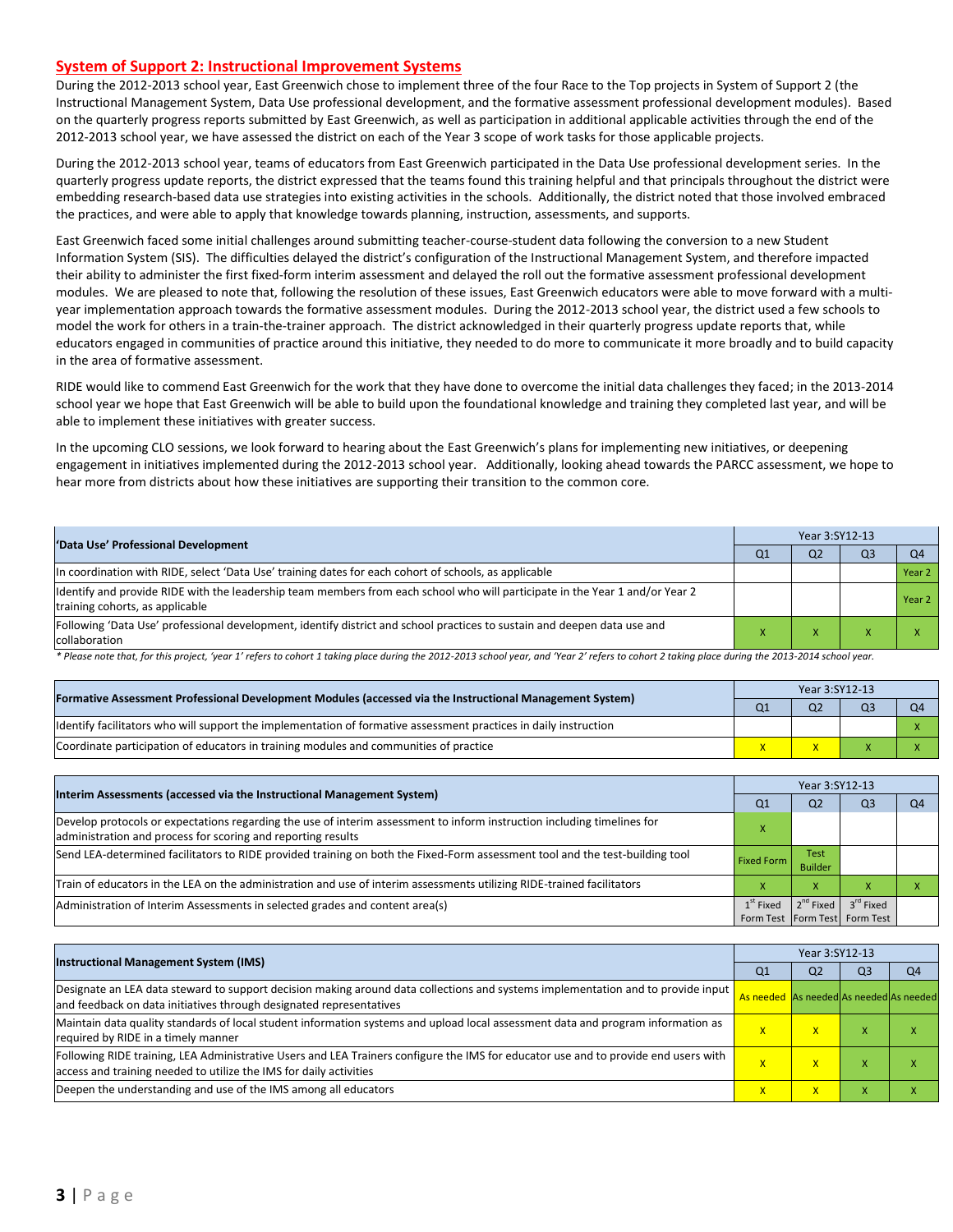#### **System of Support 3: Educator Effectiveness**

During the 2012-2013 school year, East Greenwich fully implemented all components of System of Support 3 - the Rhode Island model for teacher and building administrator evaluations; and final effectiveness ratings for all teachers and building administrators have been submitted to RIDE using the Educator Performance and Support System. Based on the quarterly progress reports submitted by East Greenwich, as well as participation in additional applicable activities through the end of the 2012-2013 school year, we have assessed the district on each of the Year 3 scope of work tasks for Educator Evaluation.

East Greenwich noted in their quarterly progress update reports that implementation of the educator evaluation system with fidelity remained a central focus of district and building-level work during this past school year. To support the educator evaluation implementation process, East Greenwich utilized their intermediary service provider (ISP) to support building-level implementation, as well as the establishment of a District Evaluation Committee. East Greenwich evaluators attended all training modules and participated in supplemental training activities as required. Additionally, East Greenwich created an 'all-in-one' observation and feedback form which allowed them to streamline the evaluation process even further.

Looking ahead, RIDE would like to remind the district of their responsibility to ensure that all personnel responsible for evaluating both teachers and building administrators participate in applicable training activities. And, as we enter into the final year of the Race to the Top grant, RIDE encourages East Greenwich to continue to engage their CLO peers in thinking about continuous support for evaluation implementation, as well as how evaluation data is being used to identify professional development needs.

| <b>Educator Evaluation</b>                                                                                                                                                                           |                               |                | Year 3:SY12-13                             |                                  |
|------------------------------------------------------------------------------------------------------------------------------------------------------------------------------------------------------|-------------------------------|----------------|--------------------------------------------|----------------------------------|
|                                                                                                                                                                                                      | Q <sub>1</sub>                | Q <sub>2</sub> | Q <sub>3</sub>                             | Q <sub>4</sub>                   |
| Participate in educator evaluation model design, development and refinement feedback opportunities                                                                                                   | x                             | X.             | X                                          | $\mathsf{x}$                     |
| Identify District Evaluation Committee members, responsible for monitoring the implementation of the system and providing<br>recommendations to LEA leadership teams                                 |                               |                |                                            | x                                |
| ldentify individuals who will serve as primary and, if applicable, secondary/complementary evaluators                                                                                                |                               |                |                                            | X                                |
| Send all required evaluators to RIDE-provided evaluator training on model; Send evaluators and system administrators to training on<br>the Educator Performance Support System (EPSS) data system    |                               |                | Mid-year<br>half-day<br>training           | Mid-year<br>half-day<br>training |
| Examine LEA Policies and Contracts for Challenges; where applicable, consider memorandums of understanding or contract renewal<br>language which will support district implementation of evaluations | X                             | x              | X                                          | X                                |
| Create a plan for the appropriate use of funds to support implementation of educator evaluation system                                                                                               |                               |                |                                            | X                                |
| Complete required components of RI Model for educator and building administrator evaluations                                                                                                         | SLO <sub>s</sub> and<br>Goals | Midyear        | Midyear<br>Conference Conference Summative | <b>EOY Report</b><br>&<br>rating |
| Submit evaluation data and documentation (e.g. component and summative level ratings, verified rosters); provide other requested<br>linformation to support RIDE research and system improvement     | x                             | x              | $\mathsf{x}$                               | x                                |
| Use Evaluation Data to identify individual and school/district-wide professional development needs and act on those needs                                                                            |                               |                | $\mathsf{x}$                               | x                                |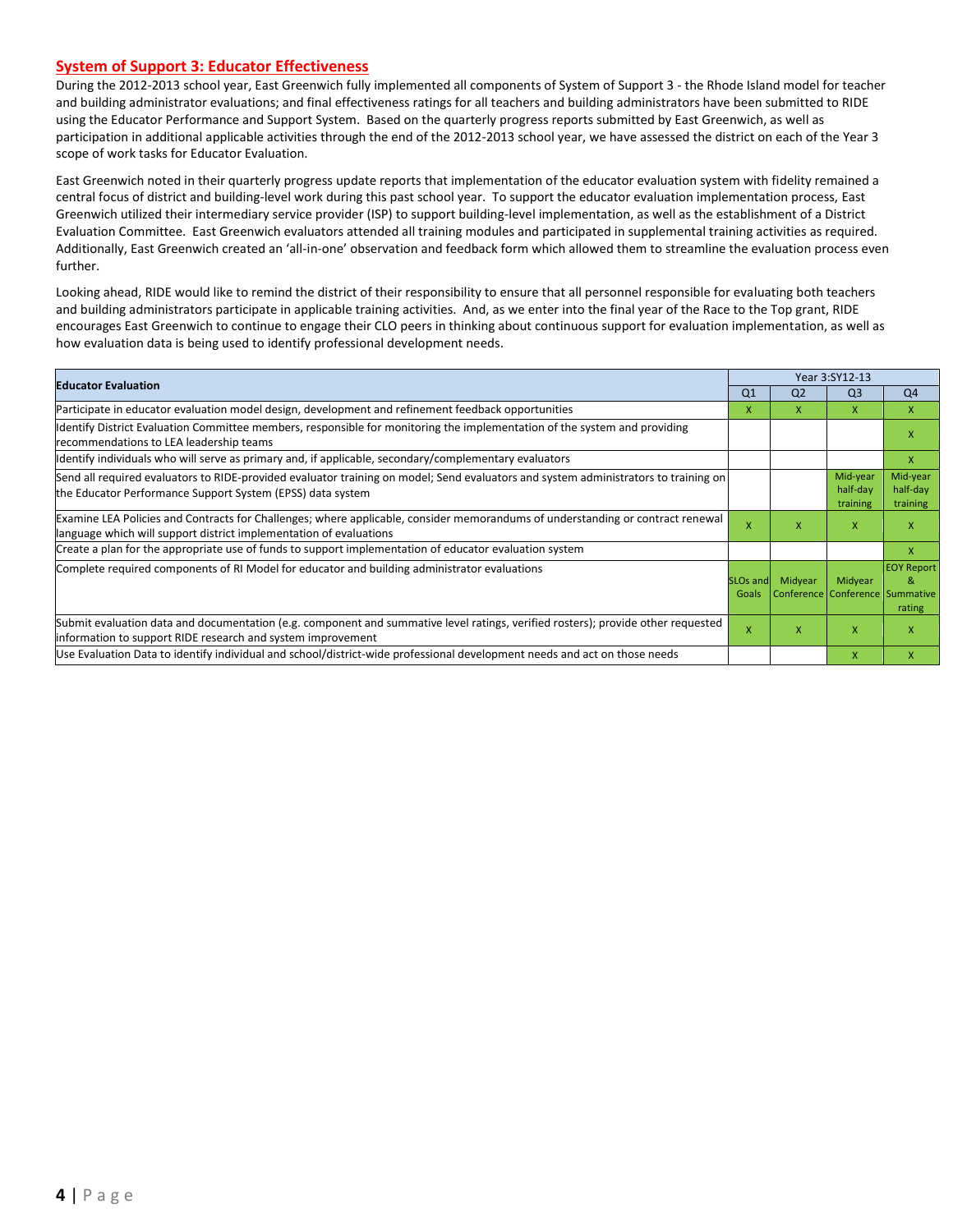#### **System of Support 4: Human Capital Development**

During the 2012-2013 school year, East Greenwich participated fully in the Beginning Teacher Induction program. Based on the quarterly progress reports submitted by East Greenwich, as well as participation in additional applicable activities through the end of the 2012-2013 school year, we have assessed the district on each of the Year 3 scope of work tasks for Beginning Teacher Induction. Additionally, East Greenwich has continued their utilization of SchoolSpring for recruitment of staff on an as needed basis.

During the 2012-2013 school year, East Greenwich recommended several potential induction coaches to RIDE and participated in RIDE-facilitated opportunities to learn more about the program. As reported in their quarterly progress update, East Greenwich found the Beginning Teacher Induction program helpful, and the feedback from both teachers and coaches was positive. RIDE was pleased to note that the East Greenwich school committee crafted and passed human capital policy regulations that include induction as one component of a robust and student-centered human capital management system.

In the upcoming CLO sessions, RIDE looks forward to engaging in a deeper conversation around the revisions that East Greenwich and other LEAs have made to their human capital policies in support of these initiatives.

| <b>Beginning Teacher Induction</b>                                                                                                                                                       |    |    | Year 3:SY12-13 |    |  |  |  |  |
|------------------------------------------------------------------------------------------------------------------------------------------------------------------------------------------|----|----|----------------|----|--|--|--|--|
|                                                                                                                                                                                          | Q1 | Q2 | Q3             | Q4 |  |  |  |  |
| If applicable, recommend potential Induction Coaches to RIDE                                                                                                                             |    |    |                |    |  |  |  |  |
| Review and revise hiring policies, timelines and processes in order to support appropriate and timely projections for anticipated hires<br>requiring induction coach services            |    |    |                |    |  |  |  |  |
| Provide RIDE with list of beginning teachers who will receive Induction Coach support in a timely manner in order to ensure that all<br>beginning teachers have coaching                 |    |    |                |    |  |  |  |  |
| Participate in RIDE-provided information opportunities in order to learn about induction coach program                                                                                   |    |    |                |    |  |  |  |  |
| Provide feedback to RIDE on the development and integration of existing mentorship programs into a sustainable, instructionally-<br>focused state or district-wide Induction Coach model |    |    |                |    |  |  |  |  |

The contents of this report were developed under a Race to the Top grant from the U.S. Department of Education. However, those contents do not necessarily represent the policy of the U.S. Department of Education, and you should not assume endorsement by the Federal Government.